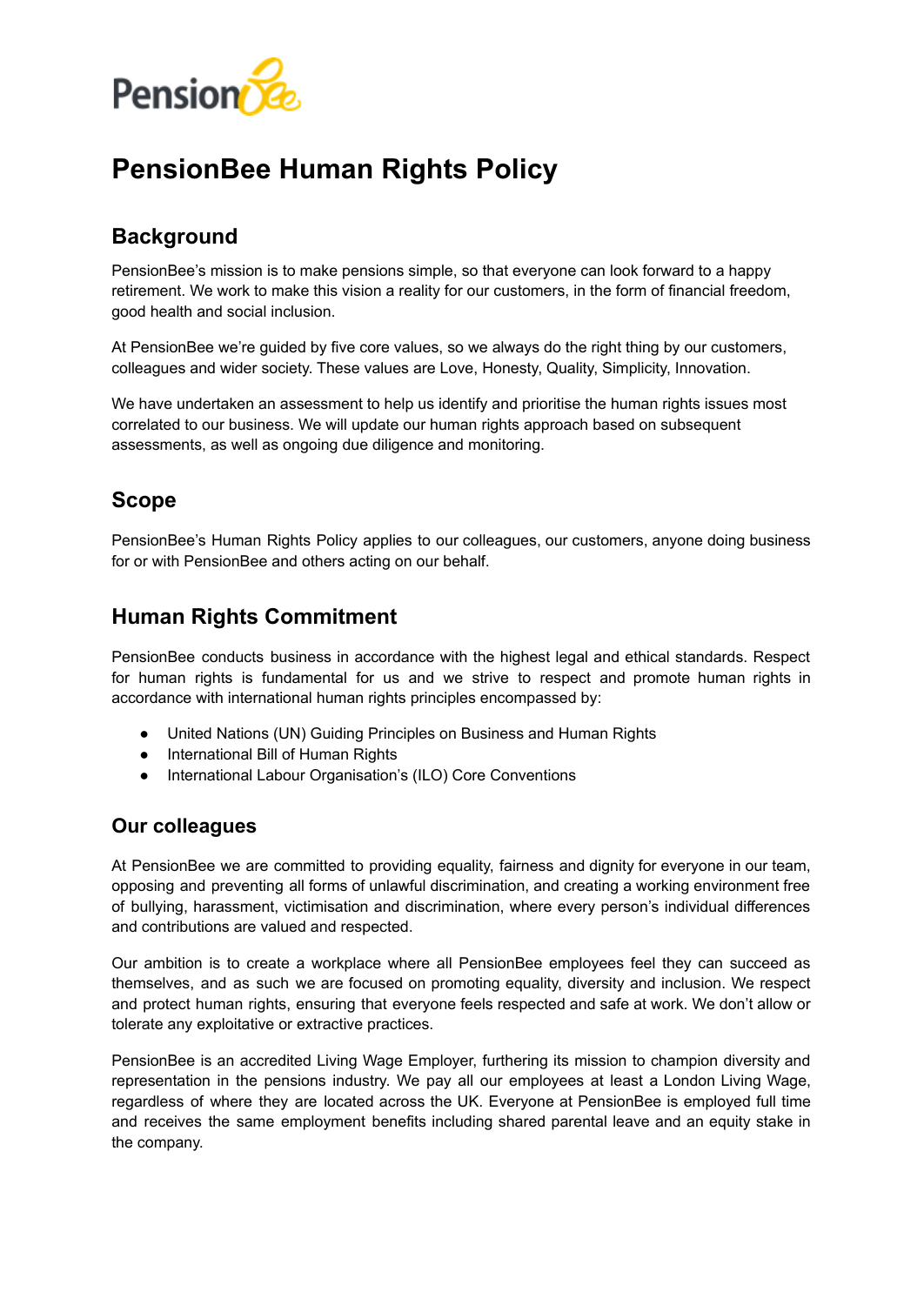

## **Our customers**

At PensionBee we help our customers take control of their finances and help fight for their rights as savers. We act to prevent our customers' investments from damaging their health, so they can enjoy bigger pensions for longer. We support savers from all backgrounds and aim to address financial inequality wherever it exists.

#### *Privacy & Digital Security*

At PensionBee we take the security of our customers' personal information very seriously. We take administrative, legal, technical and physical precautions to ensure the security of personal information in accordance with the General Data Protection Regulation (GDPR) (EU) 2016/679. We use personal information in accordance with our [Privacy](https://www.pensionbee.com/privacy-policy) Policy.

All communications between our customers' browser and our website are secured using 128-bit TLS encryption, to ensure that only people authorised to view their personal information can do so. Information is stored in secure databases and data centres accredited to multiple internationally recognised standards. Our security controls are tested on an annual basis by independent experts.

#### *Vulnerable Customers*

We are constantly working to improve how the needs of our vulnerable customers are addressed.

Especially since the onset of the Covid-19 pandemic, we have reviewed and assessed our approach to ensure all our customers are treated fairly and feel supported in any way we can. To do so, we have taken actions to:

- Ensure our staff have the right skills and capability to respond to the needs of vulnerable customers;
- Respond to consumer needs through product design, flexible customer service provision and communications;
- Monitor that the needs of our vulnerable customers are being met and responded to, collect information on the impact of our policies and processes, and assess how they are resulting in good outcomes for vulnerable consumers.

### **Our Supply Chain**

At PensionBee, we are committed to our values of Love, Honesty, Quality, Simplicity and Innovation. We use due diligence as a means to identify and prevent human rights risks to people in our business and value chain. We act ethically in all business dealings and expect our Suppliers to uphold these principles and urge them to adopt similar policies within their own businesses.

#### *Labour practice and standards*

Our Suppliers should provide workers with a safe and healthy workplace that complies with all applicable health and safety laws and regulations, in which employees are treated with respect and do not suffer from harassment, bullying, visual, verbal and physical abuse or any conduct that creates an intimidating, offensive or hostile workplace.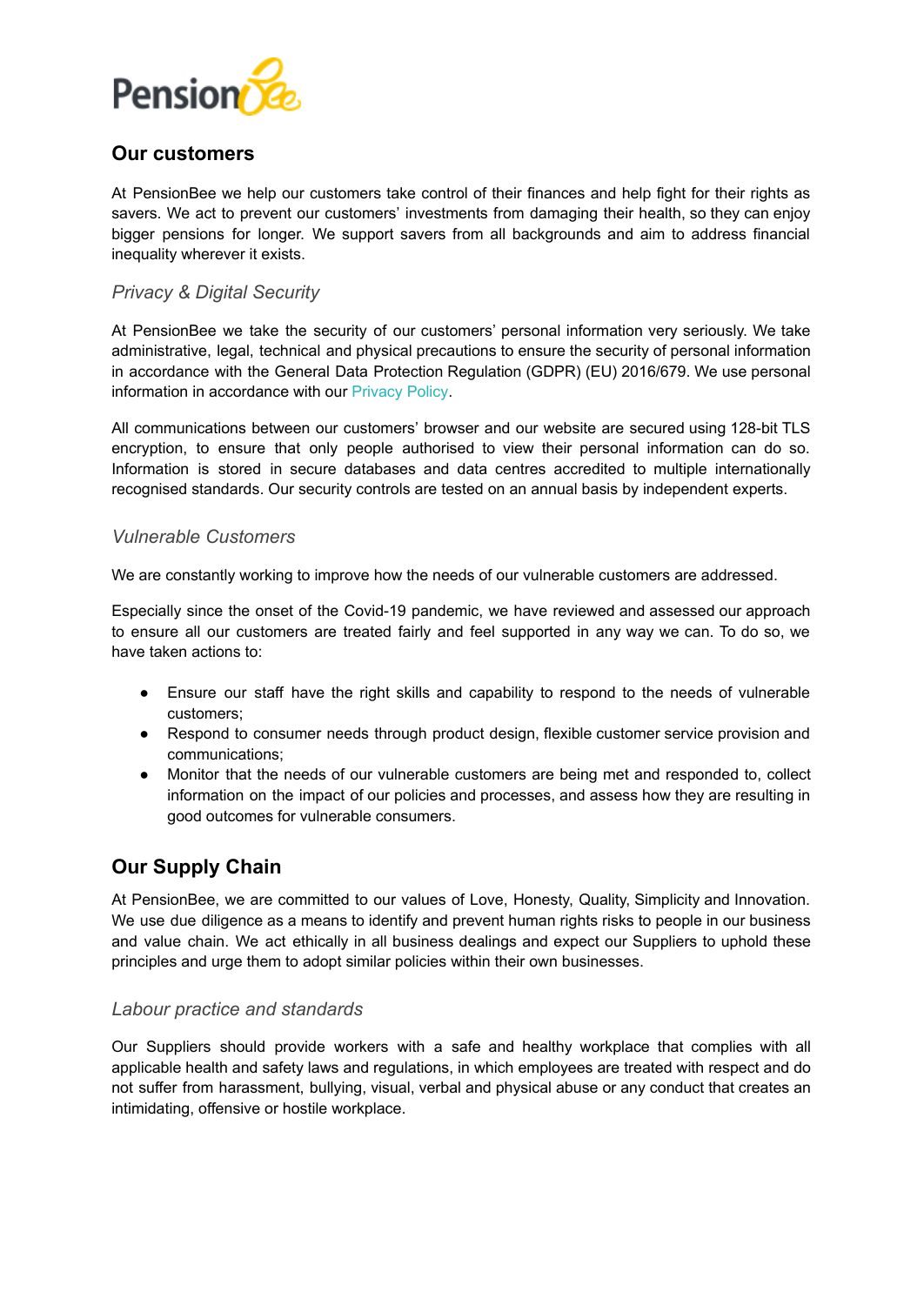

We ask our Suppliers to respect employees' rights of freedom of association and collective bargaining. We do not tolerate the use of child labour and expect that our Suppliers do not to use children in their operations or their value chains.

We expect that any employees of any Supplier providing PensionBee with goods or services are paid at least the UK Living Wage. We expect our Suppliers to ensure that working hours, including overtime, do not exceed applicable legal limits and to ensure fair and proper hiring, firing, and performance evaluations.

We also expect our Suppliers to allow all employees to leave their employment freely upon reasonable notice, and never use any forced labour or involuntary prison labour.

#### *Environmental policy*

Our Suppliers should ensure their production processes are responsible and environmentally friendly. At a minimum, we expect our Suppliers to follow all applicable environmental laws, regulations, and

standards. This includes requirements for recycling, industrial wastewater treatment and discharge, air emissions controls, environmental permits, and environmental reporting. Suppliers should have their own environmental management system, including goals to reduce environmental impact, measures and controls, reporting, and training. Suppliers must comply with all requirements regarding conflict minerals, exercise proper due diligence, and provide evidence that they are in compliance.

### **Modern Slavery Statement**

Modern slavery is a crime and a violation of fundamental human rights. It takes various forms, such as slavery, servitude, forced and compulsory labour and human trafficking, all of which have in common the deprivation of a person's liberty by another in order to exploit them for personal or commercial gain.

PensionBee has a zero-tolerance approach to modern slavery and we are committed to [acting](https://www.pensionbee.com/our-values) [ethically](https://www.pensionbee.com/our-values) and with integrity in all our business dealings and relationships to implement and enforce effective systems and controls to ensure modern slavery is not taking place anywhere in our own business or our supply chain.

We are also committed to ensuring there is transparency in our own business and in our approach to tackling modern slavery throughout our supply chain. We expect the same high standards from all of our contractors, suppliers and other business partners

# **Remedy**

Should we identify adverse human rights impacts resulting from or caused by our business activities, we are committed to provide for or cooperate in their fair and equitable remediation. We seek to promote access to remediation where we are linked to or involved in those adverse impacts through our relationships with third parties.